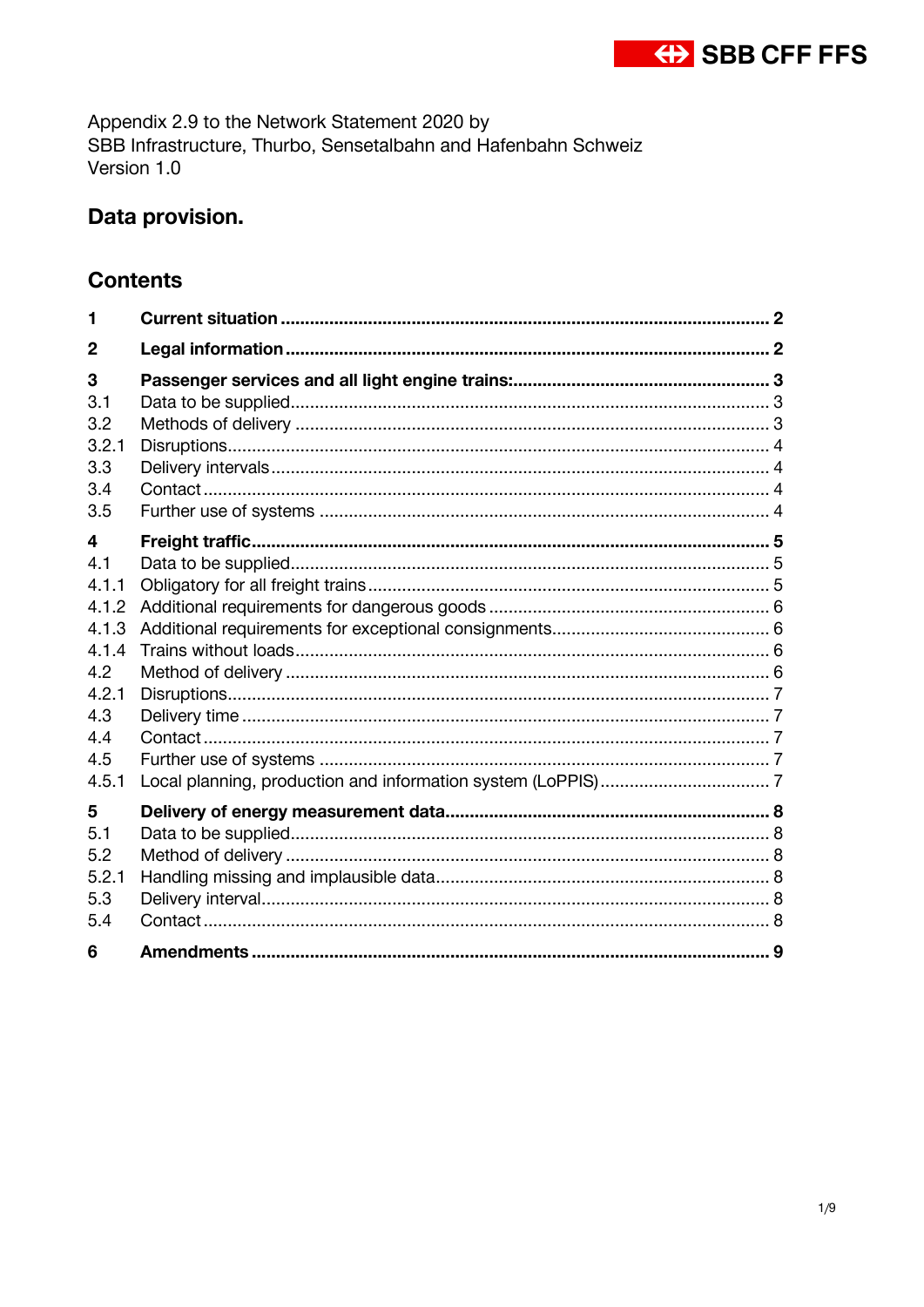# <span id="page-1-0"></span>**1 Current situation**

The RU must send SBB Infrastructure data as outlined in this chapter so that traffic on the SBB network can be managed and the train-path price calculated effectively.

# <span id="page-1-1"></span>**2 Legal information**

The RU is responsible for ensuring that the data supplied is correct and complete, irrespective of the form of delivery. Missing or incorrect data may result in a train being unable to continue its journey until the information is supplied, or in standard values from the List of Services being used when calculating the basic price by wear and/or the power consumption.

The right to modify required operational data in line with legal requirements (e.g. due to changes to customs regulations) necessitating the provision of further data is reserved.

Depending on the method of delivery, the data may be provided as a free basic service. Upon request, IT systems may be used for additional purposes or the data may be obtained as a free basic service or as a service that is subject to a fee. The data supplied may be modified due to procedures that are necessary for operations.

The data collected will be used to provide the relevant infrastructure service (e.g. timetable planning, train control, customer information, billing). The data will also be disclosed to third parties if required for providing services and/or to fulfil overriding obligations (e.g. statutory requirements).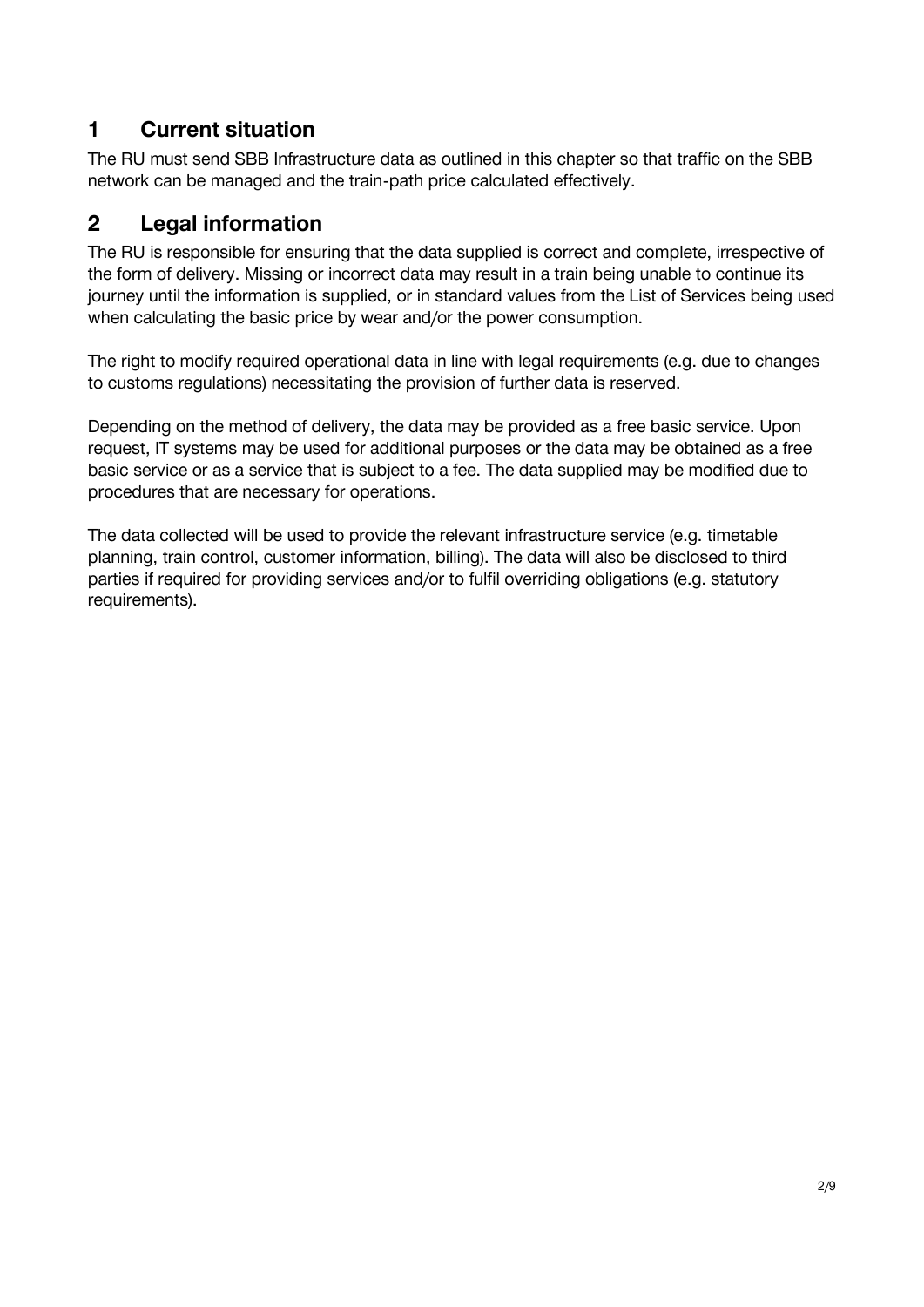# <span id="page-2-0"></span>**3 Passenger services and all light engine trains:**

### <span id="page-2-1"></span>**3.1 Data to be supplied**

Required train formation operating data (to be submitted electronically):

- Train path ID
- Train number
- operating day or traffic period
- timetable period
- RU
- formation journeys with start and end operating points including arrival and departure times.
- coupling of the formation element (inward train, outward train) at the start or end of the formation journey
- Productive power (vehicles of the same rotation that are assigned together)
- Direct run of the wagons (coupling of formation elements between trains without the passengers having to leave the vehicles)
- Drive type (code)
- Vehicle type per coach body (All wagon bodies that are part of a specific artic- ulated vehicle must be provided under the same movement type)
- Equipment features (seats 1st and 2nd class air-conditioning, wheelchair spaces; airconditioning and other)
- Wagon number for reservations
- Whether the locomotive is towed. Optional, for deduction from train-path costs
- Vehicle condition for customers: open, closed
- EVN of the vehicles, mandatory for locomotives and articulated trains The EVN is the 12-digit vehicle number registered in the register of vehicles.
- Train sequence (optional)
- Brake sequence (optional)
- Operating power of the locomotive
- Role of the locomotive

# <span id="page-2-2"></span>**3.2 Methods of delivery**

The correct formation data for passenger trains and all light engine trains (passenger and freight services) must be supplied to SBB Infrastructure via the IT system FOS. This can be done in the following ways:

- Data provision to FOS via an electronic interface using defined messages (XML) according to the interface specifications in consultation with SBB Infrastructure. The interface can be set up for a fee.
- Direct data entry in the FOS user interface.
- Importing the formations stored in NeTS for annual and daily data into FOS.The RU shall be responsible for checking that the data imported from FOS is correct and complete.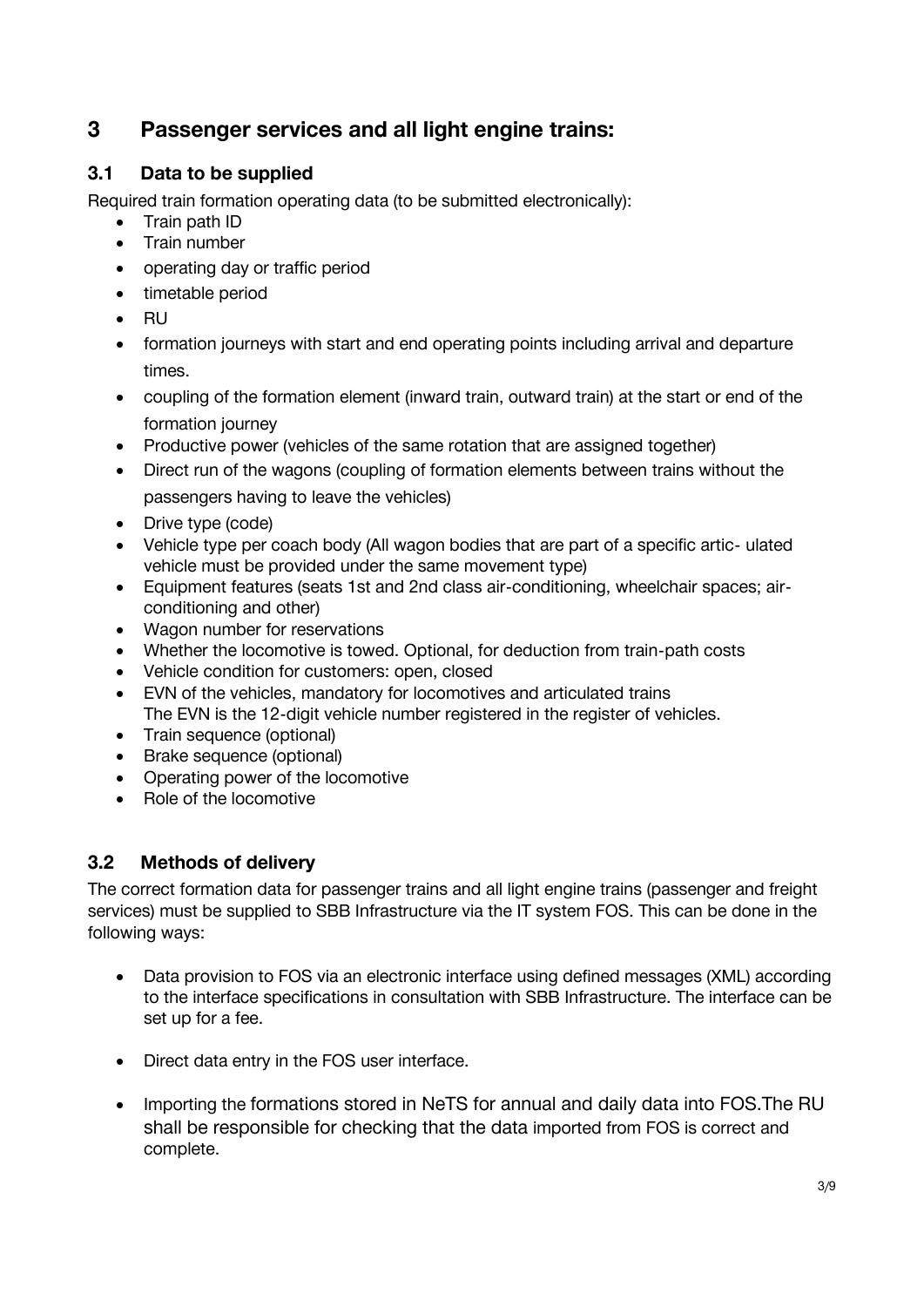• FOS transmits the freight service tractions to CIS-Infra for all supply channels and can be checked/updated during train inspection. If the locomotive type, number of locomotives and route are identical to the data confirmed during train inspection, the EVN number is updated in the production calendar once train inspection is complete.

#### <span id="page-3-0"></span>**3.2.1 Disruptions**

If it is not possible to deliver the data due to a disruption, the data that is required for operations must be entered and sent as soon as possible once the interruption has ended.

#### <span id="page-3-1"></span>**3.3 Delivery intervals**

The RU must send data to SBB Infrastructure as follows:

- 1) Provision of complete annual data at the latest one week after provisional train path allocation (for the SBB Infrastructure annual planning).
- 2) Subsequent provision of complete annual data at a two-week interval (even if no changes have been made) so that it can be ensured that the annual data is up to date.
- 3) The daily data may be sent from 40 days prior to the journey. However, the data must be sent no later than 3 operating days after the journey. This still applies if the daily data does not deviate from the annual data. Alternatively, generation of the daily formations from NeTS can be requested in FOS.
- <span id="page-3-2"></span>4) Any change to the SMS-RU must be reported via CIS Infra before the train departs.

#### **3.4 Contact**

FOS contact for any questions, problems and requests for access rights:

SBB Infrastruktur I-B-APM Hilfikerstrasse 3 3000 Bern 65 **Schweiz** [fos@sbb.ch](mailto:fos@sbb.ch)

#### <span id="page-3-3"></span>**3.5 Further use of systems**

The sales contacts will be happy to advise on the purchase of IT services from SBB Infrastructure (use of the IT systems and access to data):

SBB Infrastruktur I-ESP-VK Hilfikerstrasse 3 3000 Bern 65 Schweiz [verkauf@sbb.ch](mailto:verkauf@sbb.ch)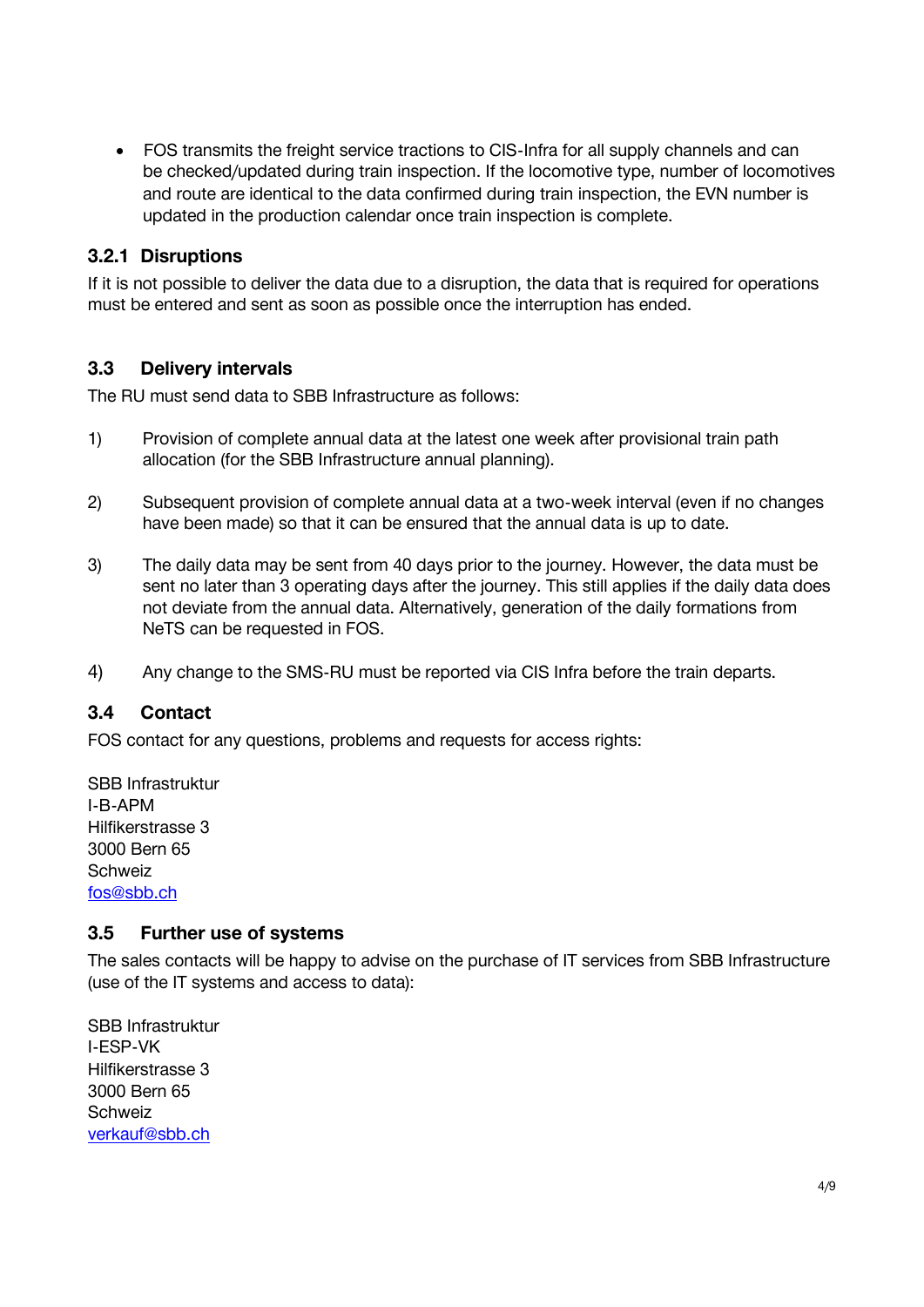# <span id="page-4-0"></span>**4 Freight traffic**

### <span id="page-4-1"></span>**4.1 Data to be supplied**

#### <span id="page-4-2"></span>**4.1.1 Obligatory for all freight trains**

- Customer accounting code (ordering RU)
- SMS-RU (RU managing the train)
- Train number
- Departure date
- train's departure station code (incl. UIC country code)
- train's destination station code (incl. UIC country code)
- UIC border entry code (if any) and scheduled date of border crossing
- special interchange station for wagons (if any)
- message type
- motive power units along entire route: code number and EVN, position in train, brake type, unladen and braked weights, energy (combustion-based or electric regenerative/nonregenerative), locomotive Vmax, brake loading weight required to bring the train to a stop (in kilonewtons or tonnes)
- train and brake sequence
- train's maximum speed
- wagon number plus loading unit number for intermodal traffic
- relevant consignment identification number(s)
- consignment accounting code or RU's RICS code for the transferring and accepting RU/ carrier
- country code of the wagon or consignment's forwarding station
- wagon or consignment forwarding station code
- loading point (if forwarding station is in Switzerland)
- country code of the wagon or consignment's destination station
- wagon or consignment destination station code
- unloading point (if destination station is in Switzerland)
- routing code (of the foreign destination station)
- for cross-border services at least the wagons' UIC border entry and/or departure code (UIC routes) for Switzerland
- wagon's position number in the train composition
- composition group in the train
- number of axles per wagon
- wagon's unladen weight
- length over buffers
- handbrake type code and Handbrake loading weight (in kilonewtons or tonnes)
- wagon's brake type, status and equipment
- braked and brake changeover weights and the wagon's current braked weight
- any special characteristics of the brakes
- number of brake units on wagon
- load limit chart
- agreed chart
- maximum speed of wagon (as a function of load, construction and damage)
- load weight
- any faults on the wagon bill and damage
- date of last overhaul and safety allowance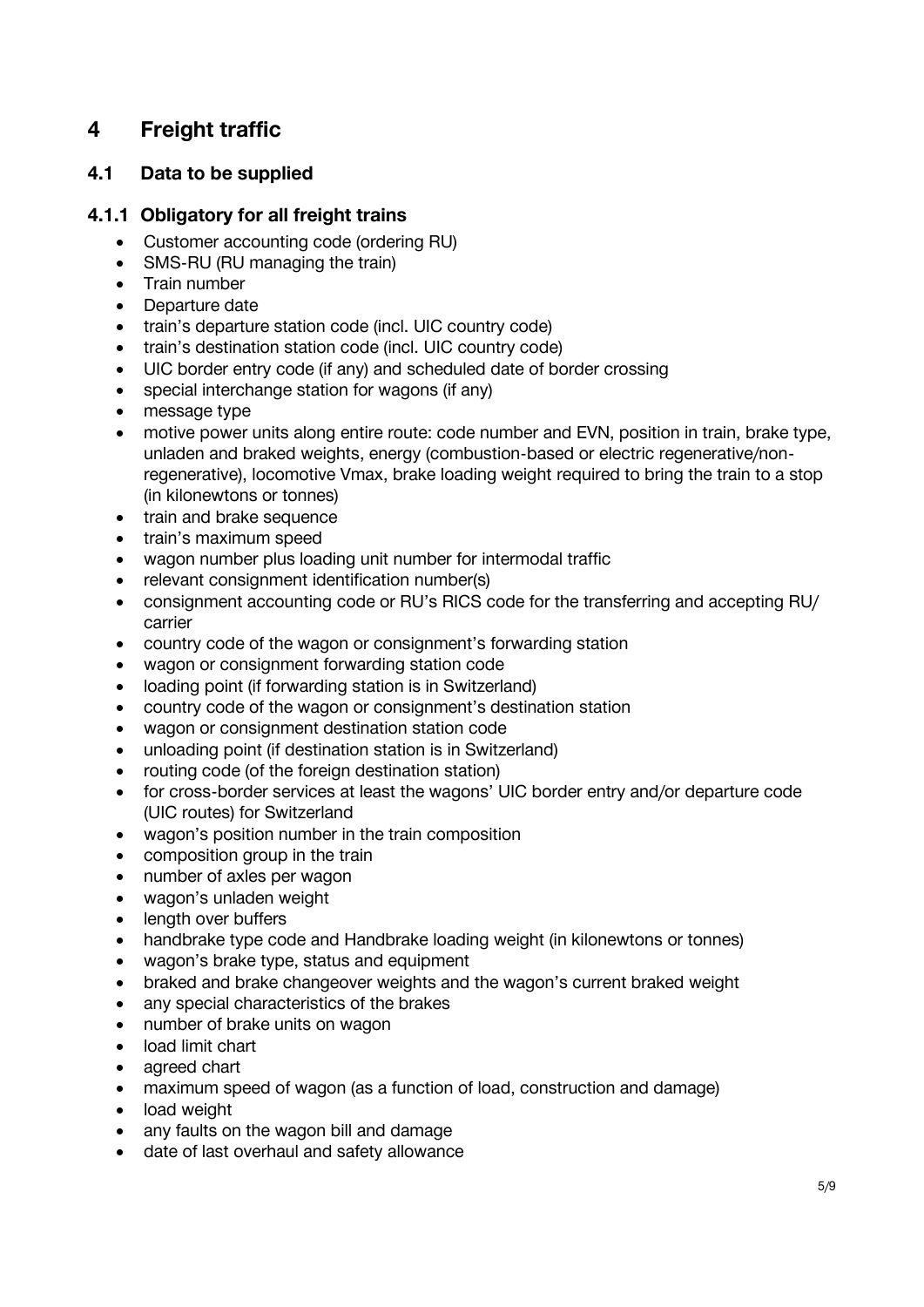- date of last special inspection and period between inspections (if applicable)
- load carriage restriction code (damage/engineering; if applicable)
- form, type and hazard (FTH/FAG) code
- Structure gauge for combined traffic vehicles (P/C or NT profile per coach), time of introduction to be clarified.
- If services are required in a marshalling yard, once the new system ZIS goes into operation from approximately 2022, the formation information (outgoing train, departure date, formation groups) must also be supplied for each vehicle.

### <span id="page-5-0"></span>**4.1.2 Additional requirements for dangerous goods**

For each wagon or each loading unit in combined traffic

- Hazard number (Number indicating de level of danger): for conveying type "tank" or "loose bulk goods"
- Material number (UN number)
- RID class
- packing group
- Form, type and hazard (FTH/FAG) code)

For each wagon or each loading unit in combined traffic with more than 8 tonnes of dangerous goods packed in limited quantities (LQ)

• Form, type and hazard (FTH/FAG) 97

#### <span id="page-5-1"></span>**4.1.3 Additional requirements for exceptional consignments**

- load carriage restriction
- form, type and hazard (FTH/FAG) code
- permit number of exceptional load (see also NWS section 2.5)

### <span id="page-5-2"></span>**4.1.4 Trains without loads**

Before departure of the train, a "departure check without wagons" or "empty" message must be created in CIS for any station from which a freight train operates without a load.

### <span id="page-5-3"></span>**4.2 Method of delivery**

The correct formation data for freight trains must be delivered to the Cargo information system (CIS Infra) of SBB Infrastructure.

The RU may supply data free of charge as follows:

• Direct data entry into the SBB Infrastructure CIS via Internet/Citrix emulation using the application "Train monitoring".<sup>1</sup>

The RU may supply data for a fee as follows:

- Data transfer via UIC Hermes train advance notice (Treno)
- If desired by the RU, it may also be arranged to supply the data required for operations via a different interface.

From approximately 2020, a revised version of CIS Infra will be available (train information system, ZIS).

<sup>-</sup><sup>1</sup> Further use of other applications in CIS-Infra is described in section 4.5.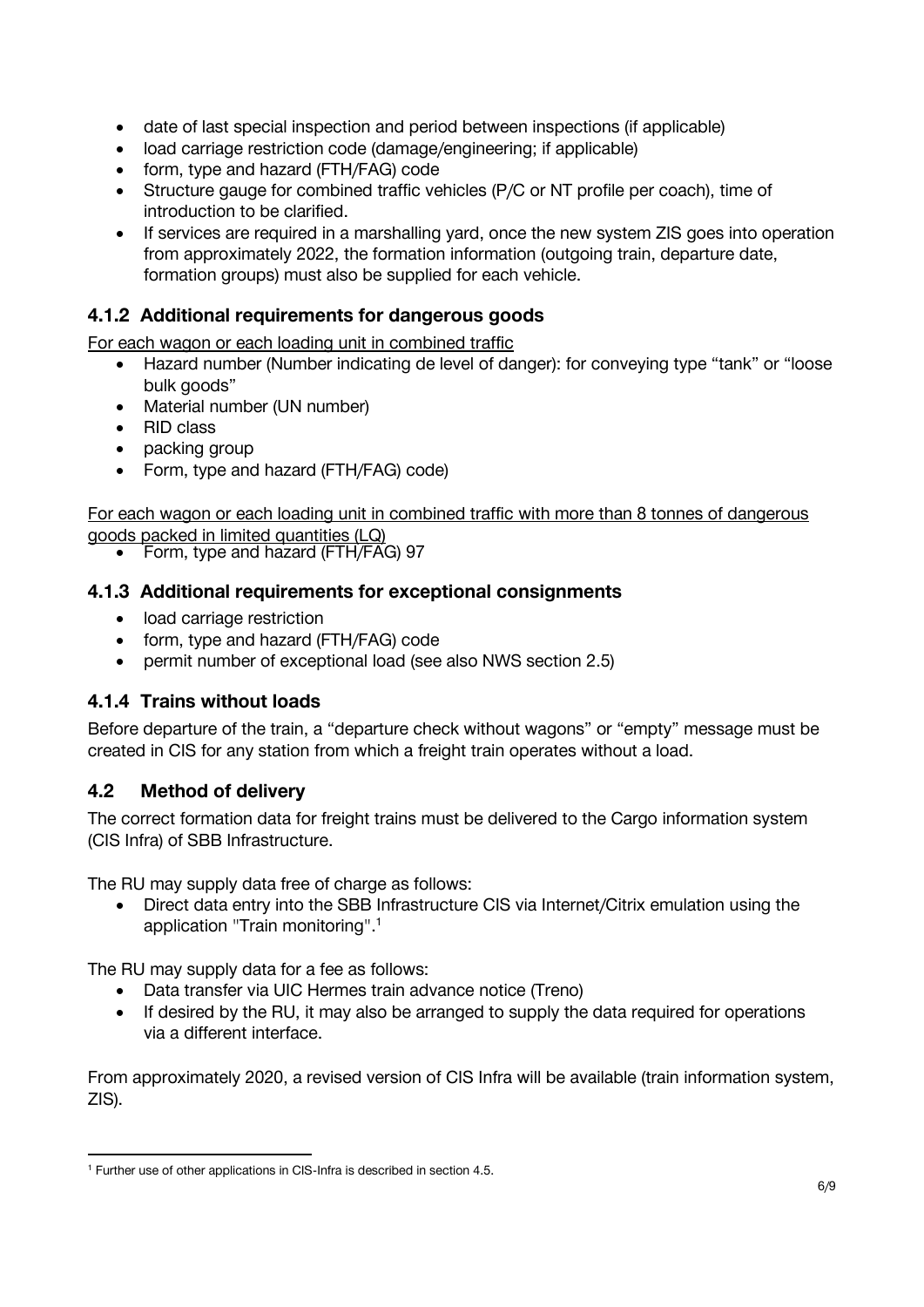### <span id="page-6-0"></span>**4.2.1 Disruptions**

The RU is responsible for ensuring that data is supplied on time, in full and without any errors. If data is not sent correctly, the standard values per train category published by SBB Infrastructure in the List of Services shall be used as the basis for billing.

If it is not possible to send data electronically due to a disruption, the most important operational data for freight services must be sent immediately to the designated office (freight services network management in Bern) via fax +41 51 227 39 24 or via e-mail [netzleitung-g@sbb.ch.](mailto:netzleitung-g@sbb.ch) A corresponding model list (template) can be obtained from the system managers and is available on the Internet.

The necessary data must also be entered into the system/delivered electronically by the RU once the disruption has been resolved.

#### <span id="page-6-1"></span>**4.3 Delivery time**

The correct formation data for freight trains defined by the RU and the infrastructure manager must be entered into SBB Infrastructure's Cargo Information System (CIS) before the departure or border crossing of the train.

#### <span id="page-6-2"></span>**4.4 Contact**

ZIS/CIS Infra contact for any questions, problems and requests for access rights:

SBB Infrastruktur I-B-APM Hilfikerstrasse 3 3000 Bern 65 **Schweiz** [zis@sbb.ch](mailto:zis@sbb.ch)

#### <span id="page-6-3"></span>**4.5 Further use of systems**

The sales contacts will be happy to advise on the purchase of IT services from SBB Infrastructure (use of the IT systems and access to data):

SBB Infrastruktur I-ESP-VK Hilfikerstrasse 3 3000 Bern 65 Schweiz [verkauf@sbb.ch](mailto:verkauf@sbb.ch)

### <span id="page-6-4"></span>**4.5.1 Local planning, production and information system (LoPPIS)**

From 2020/2021, SBB Infrastructure will be using the application LoPPIS for certain formation stations.

Use of LoPPIS may be offered for a fee and can be arranged as a miscellaneous service by separate request.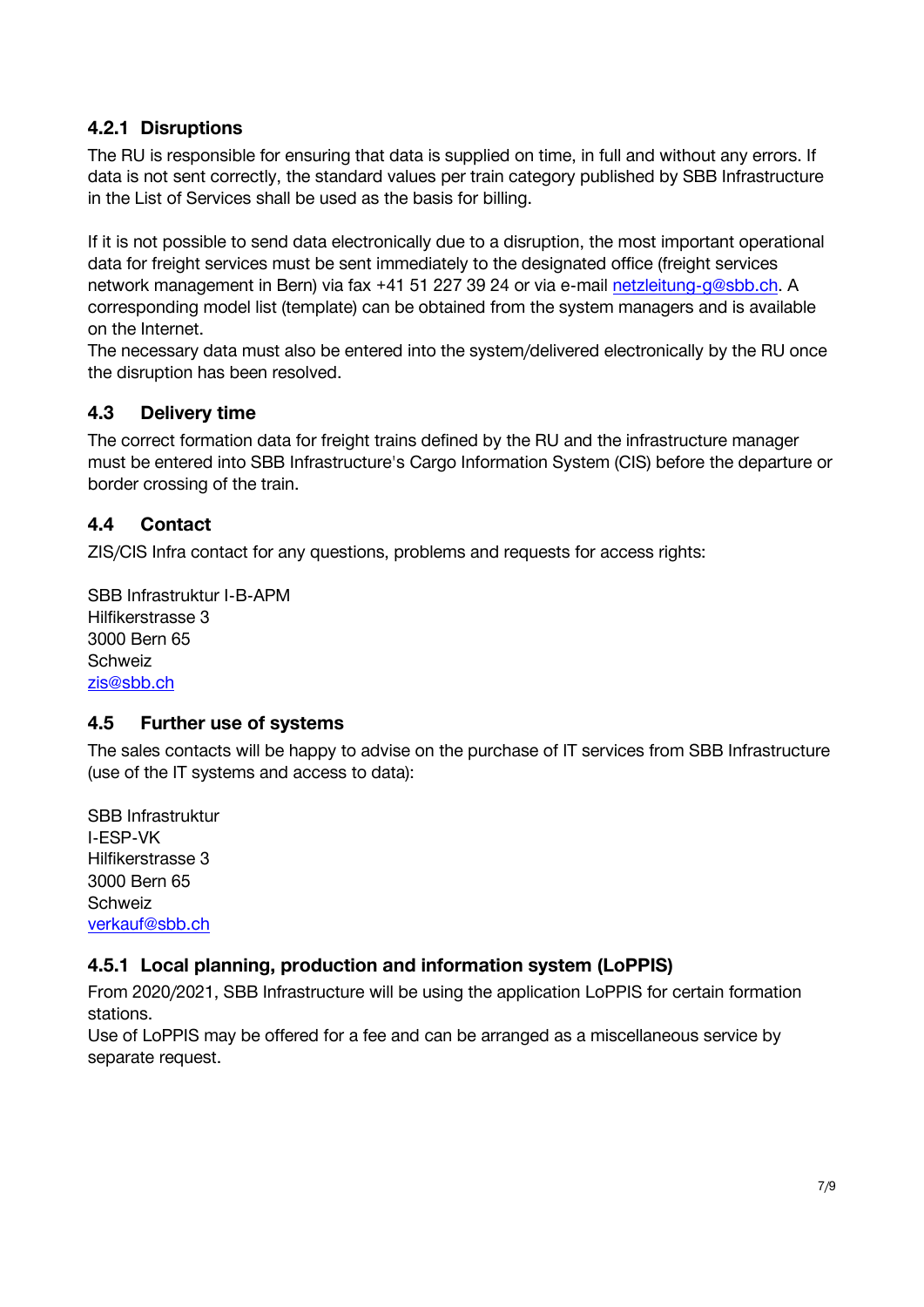# <span id="page-7-0"></span>**5 Delivery of energy measurement data**

### <span id="page-7-1"></span>**5.1 Data to be supplied**

In order to ensure effective billing of the energy used, the measurements from the energy measurement systems and the associated EVN (12-digit vehicle number) must be provided in a timely manner.

Provision of the EVN forms part of the data that is to be supplied for each train according to sections 3.1 and 4.1 of this appendix.

# <span id="page-7-2"></span>**5.2 Method of delivery**

The RU shall send energy measurements to the infrastructure manager in consultation with the latter and in accordance with UIC leaflet 930. The data shall be sent to the billing system. The infrastructure manager uses the system EREX Exchange for this. The RU is responsible for implementing the relevant interfaces with EREX Exchange.

## <span id="page-7-3"></span>**5.2.1 Handling missing and implausible data**

If the vehicles are registered for energy billing, replacement values or flat rates shall be used in accordance with the List of Services in the event of missing or implausible data.

The situations where this applies include

- a) failure of the energy measurement systems
- b) incorrect or implausible data that is therefore invalid, or missing data for individual sections of a train route.
- c) the EVN of a registered vehicle is missing or incorrect.
- d) failure to submit the data to the infrastructure manager on time in accordance with section 5.3 of this appendix.

If the necessary data for a locomotive according to section 5.1 of this appendix is not submitted for 30 successive operating days, billing will be based on the flat rates per train type published in the IM's List of Services. The RU must submit a request to the infrastructure manager in order to return to actual billing.

### <span id="page-7-4"></span>**5.3 Delivery interval**

The measurements and the associated EVN must be provided to the infrastructure manager daily (no later than the operating day of the train path + 3 days at 22:00).

### <span id="page-7-5"></span>**5.4 Contact**

Should you have any questions about the provision of energy measurement data, please contact [onestopshop@sbb.ch.](mailto:onestopshop@sbb.ch)